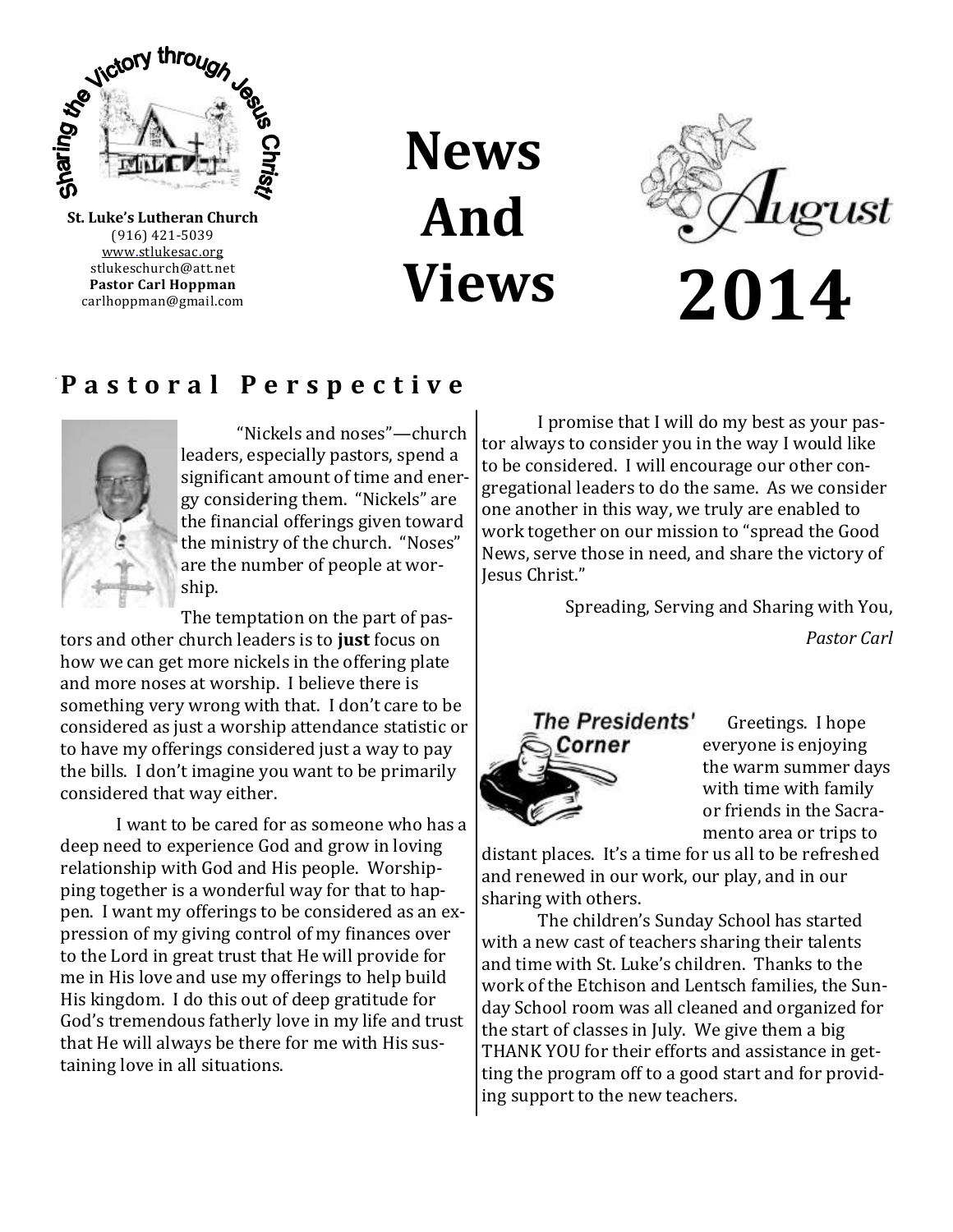The fireworks booth crew under the leadership of Larry Dockter had another successful venture. If you didn't make it out to the booth to share in the fun times and work, put it on your calendar for next year now so you won't miss out. It's always a good chance to meet and talk with folks both as church members or community members and help St. Luke's earn some funds for property upkeep. Thanks to everyone who took part. As Larry said after closing down the booth on July 4th, "Same time next year!"

On the financial side, we continue to receive the support to meet or almost meet our expenses. Very shortly we will begin looking at the initial stages of developing the budget for next year. This can be a difficult time as costs continue to climb for essential services while we look for ways to grow and reach out to members, visitors, and the community.

Speaking of reaching out, the Community Concerns Board and WELCA are collecting school supply donations for children attending the two nearby elementary schools. See Al Moser or other board members if you have questions. On September 7, after the church picnic sponsored by the Evangelism Board, the Community Concerns Board with assistance from the Youth group (and anyone else who wants to help) will put the materials together for transporting and presenting to the schools.

I'm sure there are numerous other ways to get involved at St. Luke's as the Spirit moves you. I encourage everyone to check out the various opportunities to participate in worship or to provide your talents in supporting other activities and our mission here at St. Luke's. See you in church!

Your fellow servant in Christ,

*Bob Behr*



#### **Don Schell's 80th Birthday!**

Come out after church on Sunday, August 10 to help us celebrate and remind Don of all of the good times over the years as he has been an active member of St. Luke's for 55 years. There will be a Potluck Lunch following the 10:30am service and reception running until about 3:00pm. You are invited to bring a main dish or salad. A sign-up sheet is on the opportunity table in the back of the church. NO GIFTS PLEASE! Your visit and sharing is all that we ask (cards are acceptable . . . The funnier the better).



# **Diner's Groups**

If you enjoy eating and sharing with others, you are

invited to be a part of our Small Diner's Groups that will get together for September, October and November. Each group of 5 or 6 will get together once a month for a meal or activity of their choice. If a meal is in a restaurant, it is understood that the group will split the check. Be sure to add your name to the sign-up sheet that is available on the Opportunity Table in the back of the sanctuary. These groups are not just for couples. Grab a friend and sign up together or sign up as a single. Sign-ups end on Sunday, August 24. If you would like more information, please talk with Pat Webb or any member of the Evangelism Board. Don't miss out on the fun--sign up today.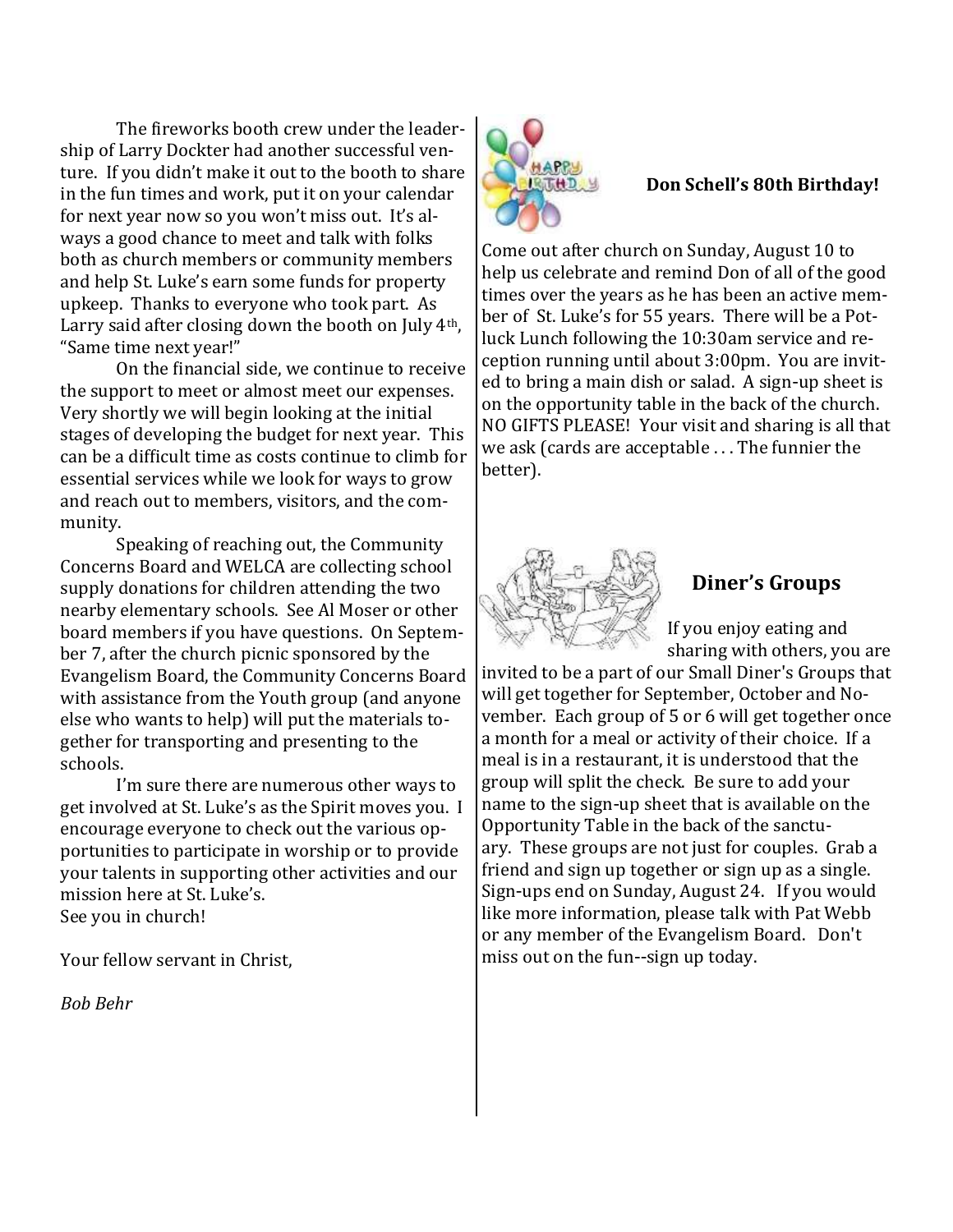

**15th Annual Fireworks Sale** *…and on the 8th day, they rested…*

It was a long week with one really HOT day – 106 windy and humid! But we were blest with an abundance of goodwill and fellowship. Looking at my list, we had over 80 folks who helped out by providing food, water, snacks, drinks, other donations, selling or buying fireworks, setting up or taking down the booth, or who spread the word to family and friends to stop on by and visit us.

On the sales side, we had our biggest sales week ever - \$29,455 – not too shabby! After paying expenses, we'll put \$10,738 in the bank to help the Property Board with the work they do here at St. Luke's in keeping the church facilities in tip-top shape.

Since I love food, I want to thank Irene Boschee and Katie Iniguez for their delicious treats, to Joe Payne for supplying us with tri-tip sandwiches one day and pizza another, and to Pastor and Triss Hoppman for supplying us with BBQ chicken and all the trimmings for our July 4th celebration. Salute!

We always have a great time working at the booth because it's always nice to meet the new faces, welcome our returning customers, and to watch the excitement in the kids' faces. That's the best part, the fellowship and fun we share with our neighbors and friends.

And finally, an extra shout out to my faithful core team of volunteers (you know who you are) who show up every day without fail, I couldn't do it without you! Thank you to all and see you next year!

#### **In His Name…**

### *Larry Dockter*

St. Luke's Fireworks Sale Committee Chairman



The Community Concerns Board hopes you are having a healthy and happy summer. As we enjoy our time we want to continue to remember those that are less fortunate or need our help. There-

fore; we invite you to help us collect old (used) hearing aids and eye glasses to be donated to the Lions Club- look for a container in the entryway.

Also please continue to bring school supplies for the great need at our local schools Parkway and Charles Mack. Walmart and the Dollar Store are great places to purchase these items, all to be put in back packs and donated during the month of September.

Thank you. *Al Moser*, Chairperson



# **SLY News!**

Hey Youth Groupers - I hope you are all having a great summer. We had a great time kicking off summer at Elizabeth's grandparent's house (thank you again!) with our BBQ & Swim Party. I know some of you have had awesome vacations and I can't wait to hear all the details and see pictures. Right now we are looking forward to September 7th and our Service Project helping the Community Concerns Board and W-ELCA put together all the school supplies that are being collected this summer for the two local elementary schools. So be sure to mark your calendars so you are here to help that day. Did I mention that there is a BBQ before hand too?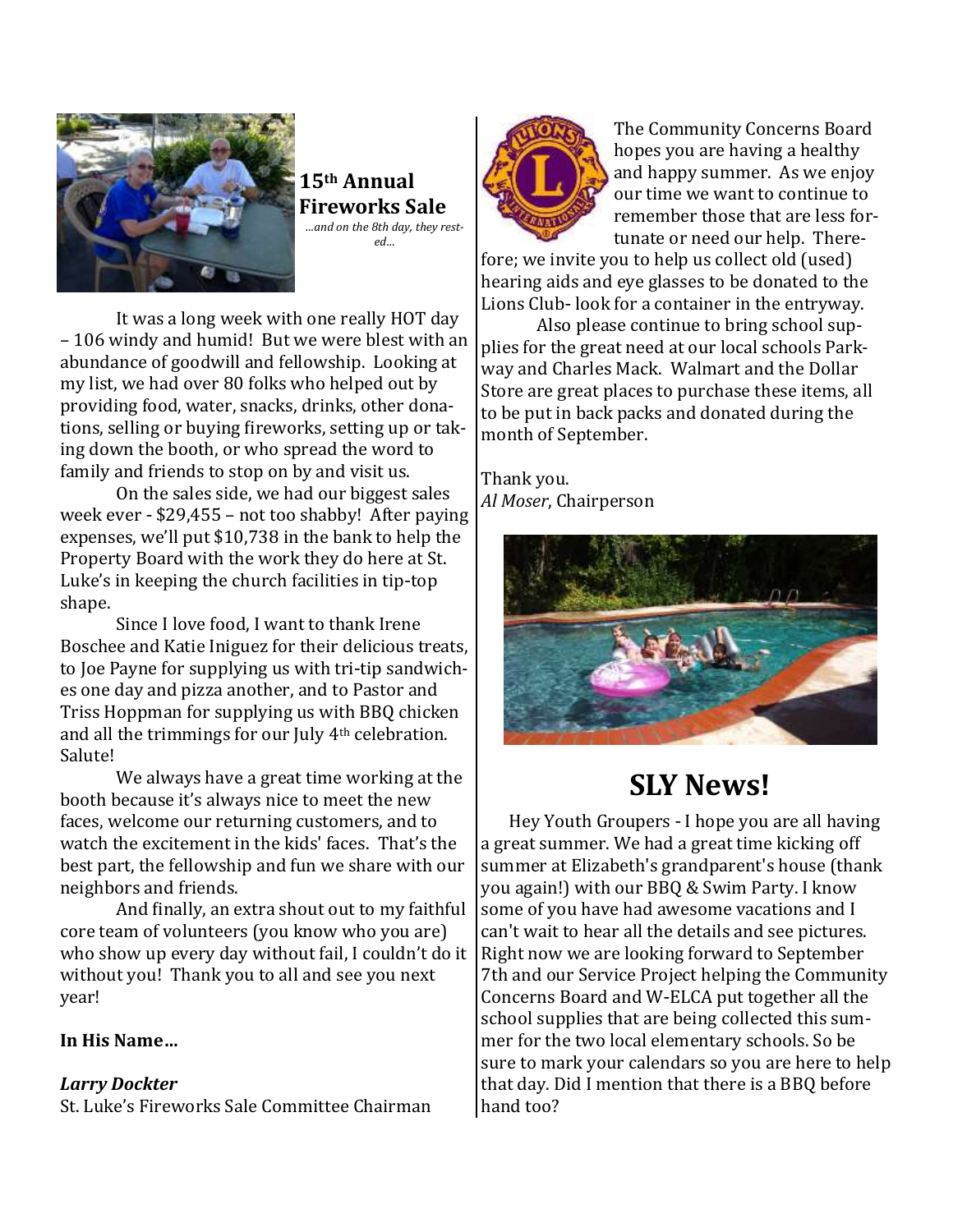As we look forward to the fall Confirmation Classes will start September 14th right after church and in October we will have our first SLY Meeting on October 5th at 12:45 in the room behind Schultz Hall (pizza lunch will be provided). Our annual CROP Walk to help raise awareness for the hungry will be October 12th so keep that day open as well. More opportunities for service and sharing will be discussed at the SLY Meeting so be sure to attend the meeting!

I look forward to filling the back pew with you in church at the 10:30 service! Please feel free to call or text me at 916-296-5907 with any questions or email me at kireton@surewest.net.

In Christ, *Kirsten Ireton*, Youth Chairperson



**IT'S TIME FOR OUR ANNUAL CONGREGATIONAL BBQ/PICNIC**

On Sunday, September 7, following the 10:30am service, the Evangelism Board will be hosting a BBQ/Picnic. The board will provide hamburgers/ cheeseburgers, hot dogs, condiments (mayo, ketchup, mustard and pickle relish), lettuce, tomatoes, onions, chips, cookies and beverages.

All you need to bring, if you can, is a salad to share. You will find a sign-up sheet on the Opportunity Table in the back of the sanctuary. Signing up helps us to know how many plan to attend and how many tables we need to set up.

We do need help on Saturday morning, September 6, at 9:30am, setting up canopies, tables and chairs in the courtyard so that we will have plenty of seating and shade for everyone. We also could use a few extra hands cleaning up on Sunday after the BBQ. Please let me know if we can count on you to help.

Following the BBQ/Picnic, Community Concerns, W-ELCA and the Youth Board will coordinate the God's Work, Our Hands project of putting together all of the backpacks and school supplies that are being collected now through August.

We hope you will plan to attend and share in this very special time of fellowship and sharing. It's an exciting way to celebrate the start of our fall Sunday School and Adult Education classes.

*Pat Webb*, Evangelism Chair



### **EVANGELISM BOARD**

On Sunday, July 13, we served up our annual summer root beer floats and orange soda floats. This year root beer was the clear winner. There's nothing like a refreshing, delicious float on a warm summer day. Thanks to everyone who helped serve and clean up. Special thanks to Mack Vance who kept the ice cream and soda coming so that Carolyn Andrews, Joyce Jensen, Carole Vance and I were able to keep making the floats.

*Pat Webb*, Evangelism Chair



# **Help Wanted**

The Board of Worship and Music will be asking for sign-ups from those interested in helping

with Worship as Readers, Servers, Prayer leaders, Welcome leaders, Altar Guild and Psalm Readers (children and youth).

For Servers and Altar Guild, sign-up sheets are on the Opportunity Table under the Good Shepherd window. We ask that you sign up for 1 month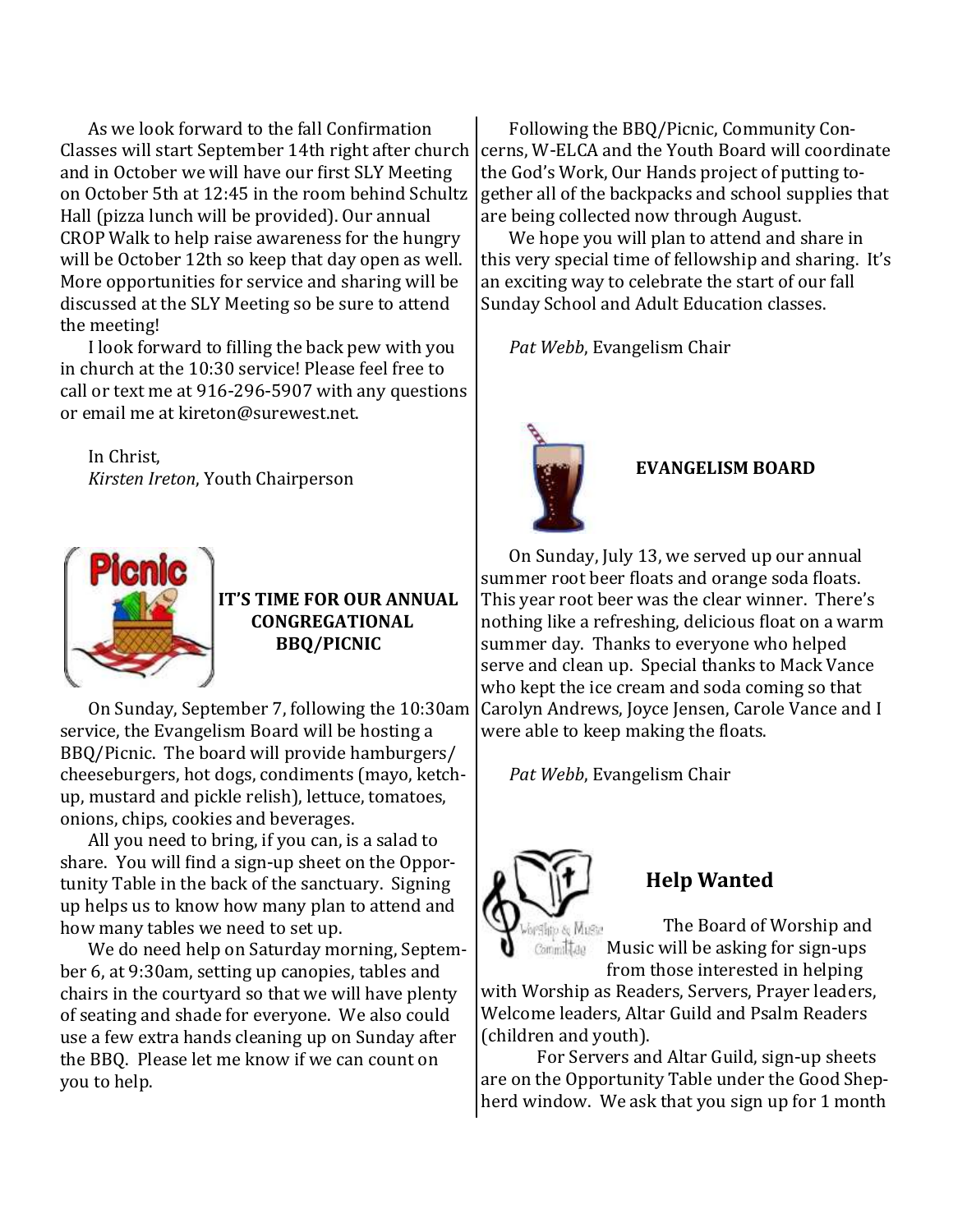a year. If you are unable to serve on a particular Sunday, substitutes will be arranged.

For Readers, Prayer Leaders, Welcome Leaders and Psalm Readers, we will have sign up sheets in the bulletin. You will be scheduled throughout the next 12 months, beginning in September, 2014 and ending August. 2015. You will receive a letter with your scheduled dates and readings. If you need to reschedule, substitutes can be arranged.

As you may know, Nick Manlapig served faithfully as the coordinator for Readers and Prayer Leaders until his recent passing. We will miss him greatly. Barbara Manlapig has graciously agreed to continue in this role. We thank you, Barbara.

We are also looking for someone who is interested in helping coordinate acolytes. Julie Ireton served as acolyte coordinator for the past few years. She is now a student at UC Berkeley (congratulations, Julie) and no longer able to serve in this way. The duties are to train the acolytes, help them robe and make sure the candle lighter is safely lit. It takes just a few minutes before 10:30 worship. If you are interested in helping with this, please contact Janette Payne, Chairman of the Board of Worship and Music.



### **Want to commemorate a special day?**

\Itar<br>wers Say it with flowers. The flower chart is on the Opportunity Table. There are several dates available between now and the end of the year. Select the date, write in your name and the name of the person you want to remember, the event or to the Glory of God. The flowers will be ordered for you for the selected date and delivered by the florist.

You may take your flowers after worship if you like. Please pick them up in the Altar Guild room (behind the choir loft) at the conclusion of the 10:30 service. If you prefer to have your flowers taken to members or friends of the congregation who are sick or shut-in, leave them and they will be taken to the church office for delivery the following week.

A donation of \$20 per bouquet is requested to cover the cost. We can have up to four arrangements per week.



# **Sing to the Lord**

If you like to sing, join the Chancel choir this fall. No previ-

ous experience is required. There are no auditions and it is not necessary to know how to read music. The only requirements are a desire to praise the Lord with song and a willingness to attend Wednesday evening practices and Sunday morning 10:30 worship.

Choir practice will resume Wednesday, September 10. The first anthem performance will be September 21. Regular practices are Wednesday nights from 7:00 p.m. to approximately 8:30 p.m. in the choir loft. Sunday mornings the choir gathers at 10:00 a.m. for rehearsal of the piece for the day. We are blessed to have Brooke Barr as our Music Director. She is good-humored, patient and persistent, as well as an excellent accompanist.

We are also blessed with a growing Children's Choir. They meet the second and fourth Sundays for 20 minutes after church in Room 2 of the Education wing. Judy Saxby is their enthusiastic leader. Many thanks to Judy for leading this important ministry. If you know a child who would enjoy taking part, please contact Judy or any member of the Board of Worship and Music for more information or just bring your child to the next rehearsal.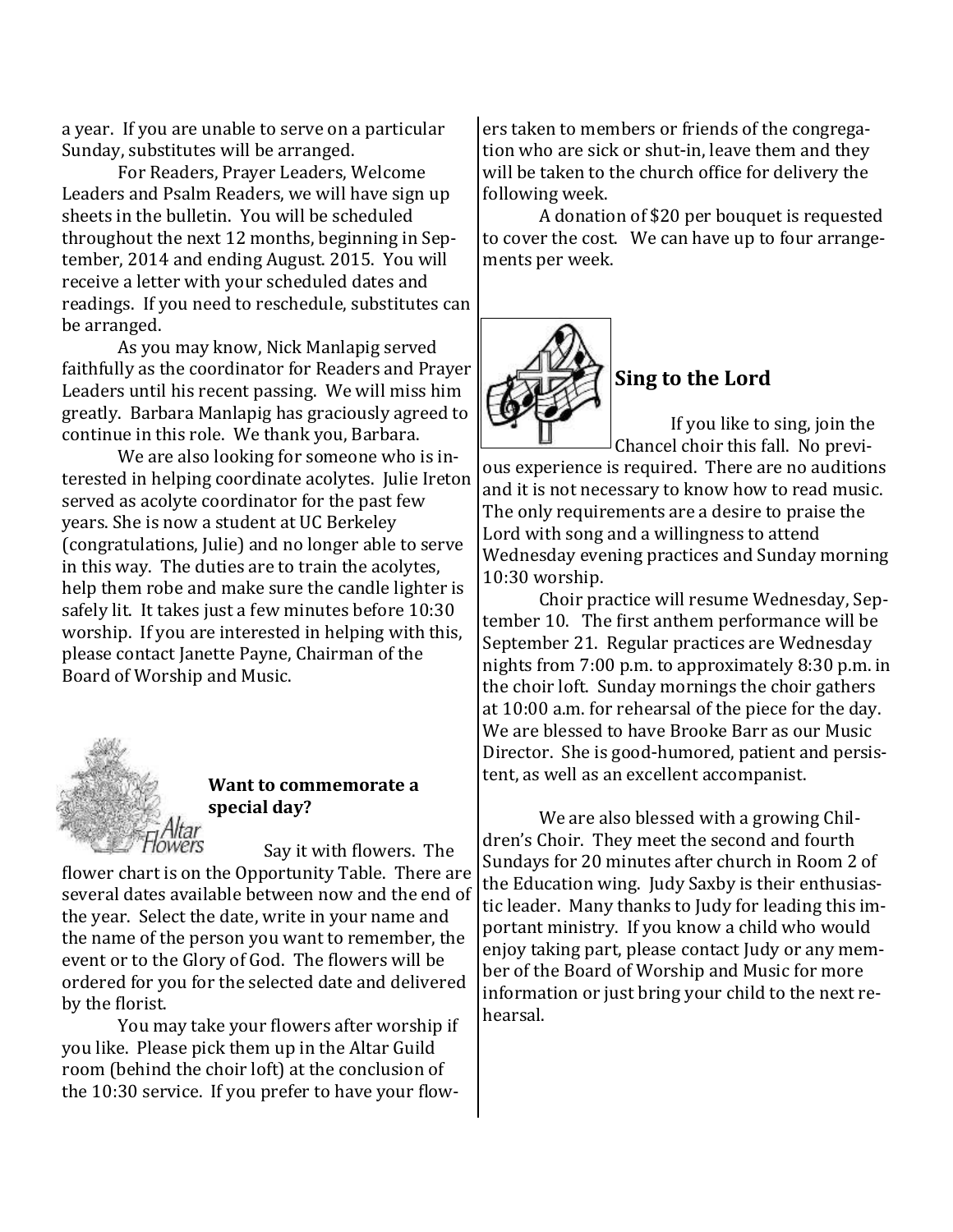

# **Luau "Fun Raiser"… save the date.**

Get out your grass skirt and tune up your ukulele. The annual Worship and Music Luau will be Saturday evening, September 20 with **fantastic food, fun activities and fabulous prizes.**

Entertainment featuring Disney music will be provided by the chancel choir, the children's choir and the bell choir. Tickets are \$5 for children 3 to 12, \$15 for 13 and up. Children under 3 are free. Tickets will be available from members of the Board of Worship and Music beginning in mid-August.



# **Read Through the New Testament with Pastor Carl**

 I am honored to help you read though the New Testament in such a way that you'll understand its message clearly and be able to apply its message to life situations effectively.

First, let's break down the New Testament into manageable daily readings. I'll provide material to help you understand what you're reading each day. Sessions will be held each week on Sundays at 9:15 AM in Room 3 of the Education Wing beginning September 14th, Tuesdays at 10:15 AM in the church Office beginning September 16th, and Thursdays at 7:00 PM at the Hoppman Home (8953 Royal Gate Way, Elk Grove, CA 95624) beginning September 18th. Come to whichever session best fits your schedule. You may change the session you attend at any time. Daily New Testament readings will start on September 14th for all three groups and continue each day regardless of whether we might need to skip a session for some reason. The sessions will consist of an explanation of the pas-

sages read that week, consideration of questions and insights group members have, and application of what was read to daily life.

Use whatever translation of the Bible that is easy for you to read and understand. I will be using and recommend The New Living Translation (NLT) 2007 edition. I have large print hardcover copies available for a suggested \$10 donation. The New Living Translation has an excellent study Bible if you would like to get into more depth. Online, The New Living Translation is available at [www.biblegateway.com.](http://www.biblegateway.com) There is a Kindle version of this translation as well.

Look forward to an exciting and Spirit-filled time this fall of really learning the New Testament!

*Pastor Carl*



I am very excited about writing the Confirmation material, "Confirmed In The Word". In two school years, it will give your student a solid under girding of Biblical faith for life. The first school year (September—May) we will consider the Old Testament in depth by discussing about seventy Old Testament passages. The second school year we will consider the New Testament in depth by discussing about seventy New Testament passages. I will lead the discussion each Sunday from 12 to 12:45 PM in the Youth Room (the room behind Schultz Hall). We will usually discuss two passages each Sunday. I will email the material to be discussed beforehand for those who would like to consider it ahead and for those who will be missing the next class session. If a student misses a class session, I will count on a parent or mentor to discuss the material missed with the student and sign the discussion sheet so I can be assured each student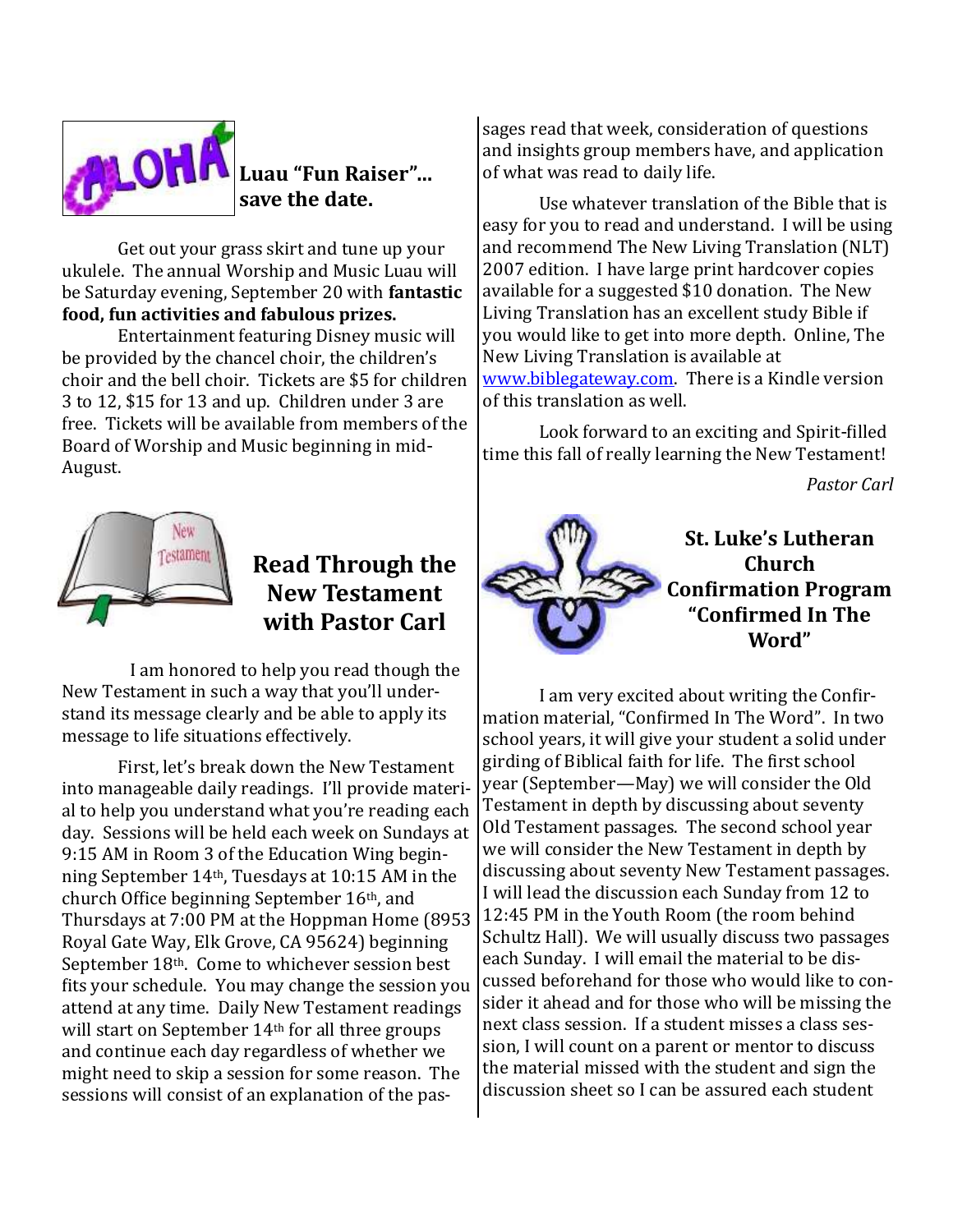has discussed each unit. At the end of the second school year those students who have discussed all the units in class or with a parent or mentor will be eligible for Confirmation. Confirmation takes place at a Sunday worship service in late May or early June. Confirmation is a very special event when each student states publically that he or she desires and promises to make the faith in which they have been brought up theirs for life. It is accompanied by the blessing of the Holy Spirit and a celebration by the congregation.

All 6th through 8th graders are invited to take part in this program. They don't have to be members of St. Luke's to take part. Please contact me for more information and registration material. Classes will start Sunday September 14th. Presentation of the Youth study Bibles will be Sunday, September 7.

*Pastor Carl*



## **"Gods Work. Our Hands."**

We will be ordering "God's Work Our Hands" tshirts for those who would like to wear them September 7th and at other church events. If you are interested in purchasing a shirt the cost is \$8.00. We will be taking pre-sale orders. Orders must be in by **August 3**. There is a sign-up sheet on our Opportunity Table. You can place your money in a pew envelope marked T-Shirts and place it in the offering tray or speak with Robin Zoesch. We will need advance payment to order the t-shirts.



**Community Concerns and The Women of the ELCA Missions Board**

The Community Concerns Board and W-ELCA Missions Board are collecting school supplies from now through September 7<sup>th</sup>. Following the congregational picnic on Sunday, September 7th we will fill backpacks with school supplies for students in need at Charles Mack and Parkway schools. We will do it together as one body, using our hands to do God's work.

So find those sales and stock up on school supplies for this celebration. You can bring any donations to church any time in August. We are collecting all types of supplies including, but not limited to: backpacks, lined paper, printer paper, notebooks, pens, pencils, highlighters, crayons, color pencils, rulers, erasers, binders…

Your response so far has been amazing! Praise God for the concern of our congregation for a very real need in our community.

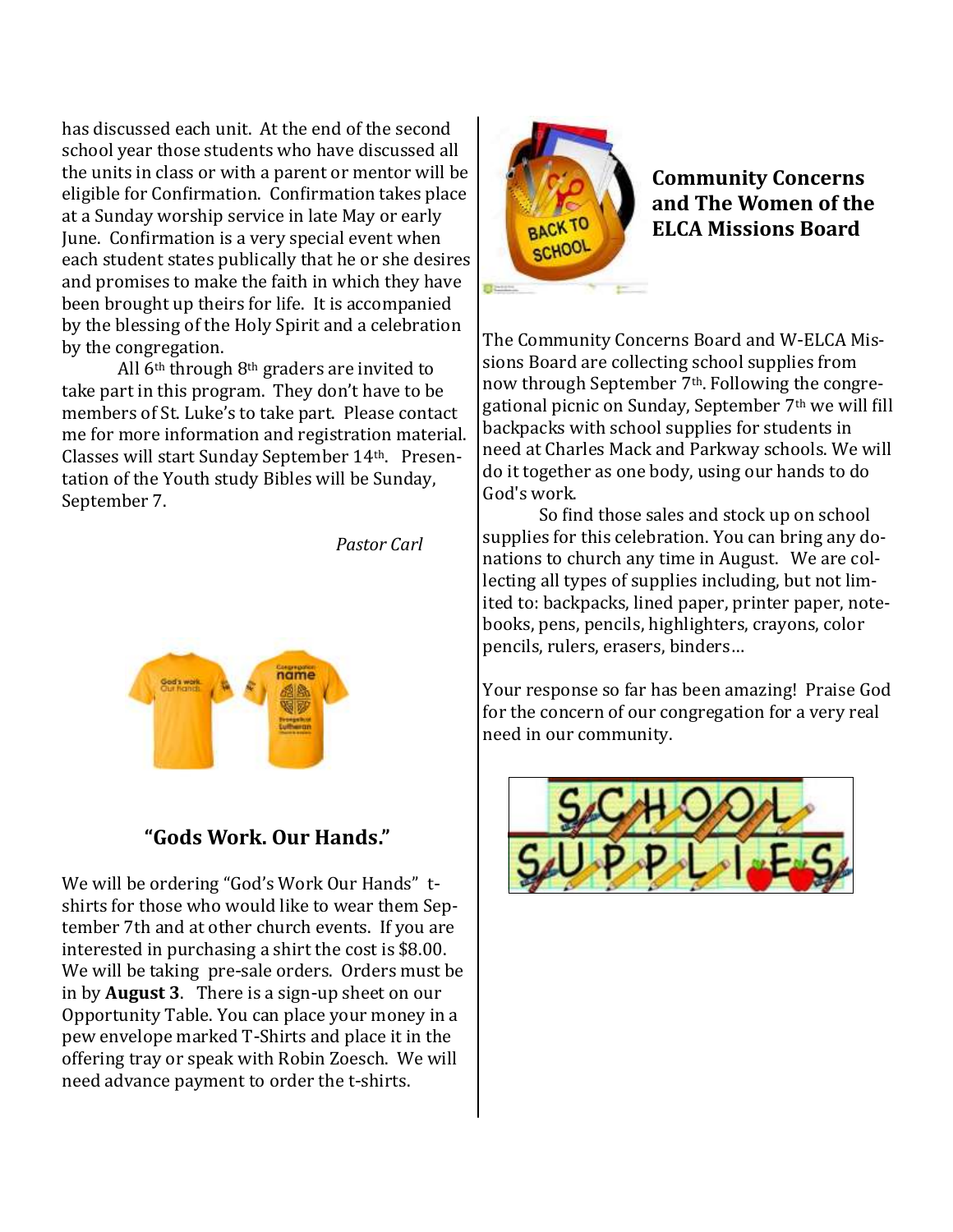

# **SLY**



# Summer Fun





# *FINANCIAL SECRETARY'S REPORT* **JUNE 2014**

# **OFFERINGS** (General Fund Only)**:**

|                                     | <b>This Month</b> | <b>Year to Date</b> |
|-------------------------------------|-------------------|---------------------|
| <b>Total Offering</b>               | \$20,193          | \$105,215           |
| <b>Compared to</b><br><b>Budget</b> | \$2,799           | $-$1,994$           |
|                                     | 16.9%             | $-1.9%$             |
| <b>Compared to</b><br>2013          | \$2,084           | \$5,253             |
|                                     | 11.5%             | 6.00%               |
| <b>Contributors:</b>                |                   |                     |
| 2014<br>(Current Year)              | 91                | 92 Aver.            |
| 2013 (Last<br>Year)                 | 87                | 89 Aver.            |

Note: Positive values (no +/- sign) means **above**; negative values means **below**.

**Other Special Gifts:** a)Sunday School \$22.40 b)Flowers \$160.00

*Ron Webb* Financial Secretary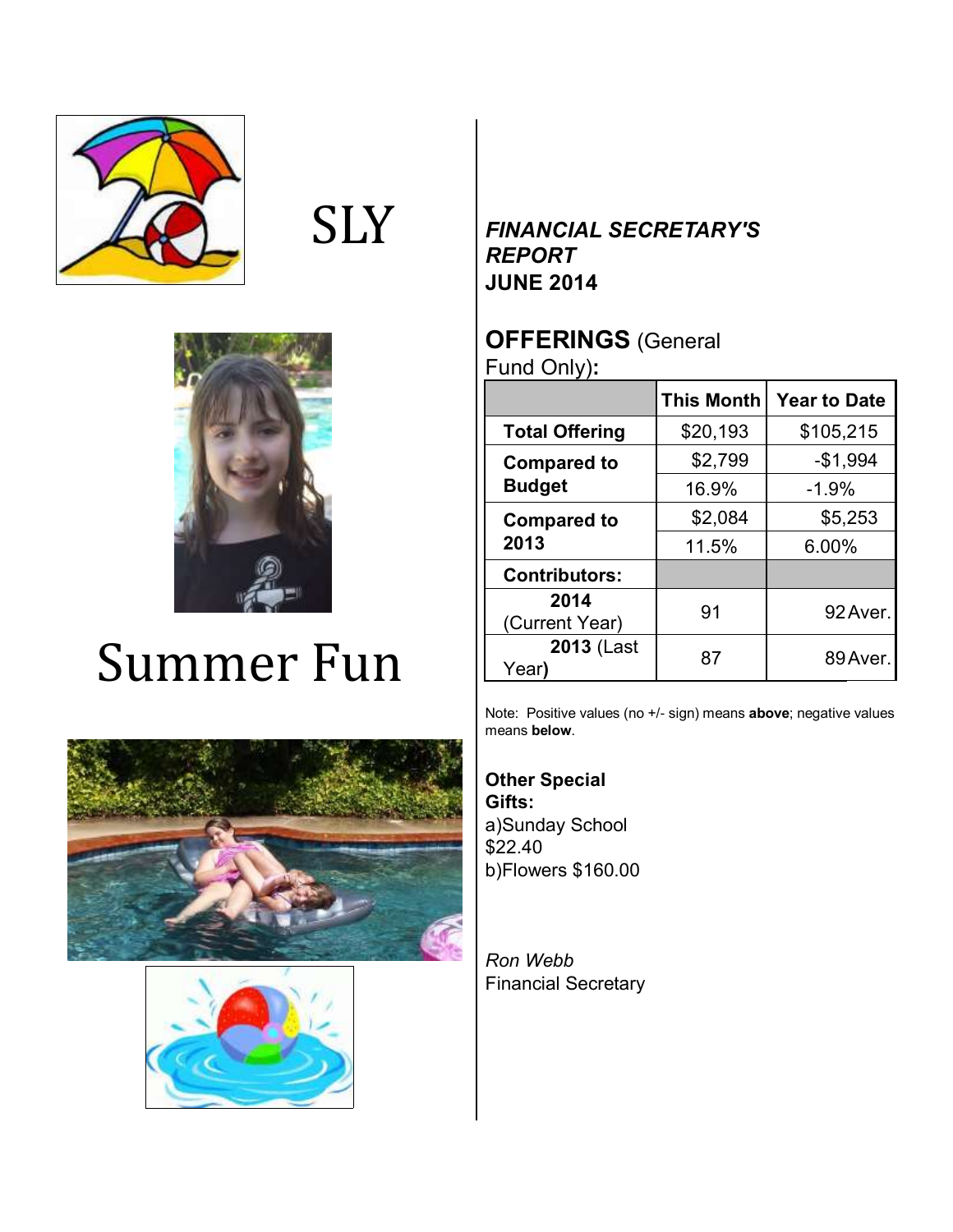# **2014 Fireworks**



# **Look at all those beautiful smiles**







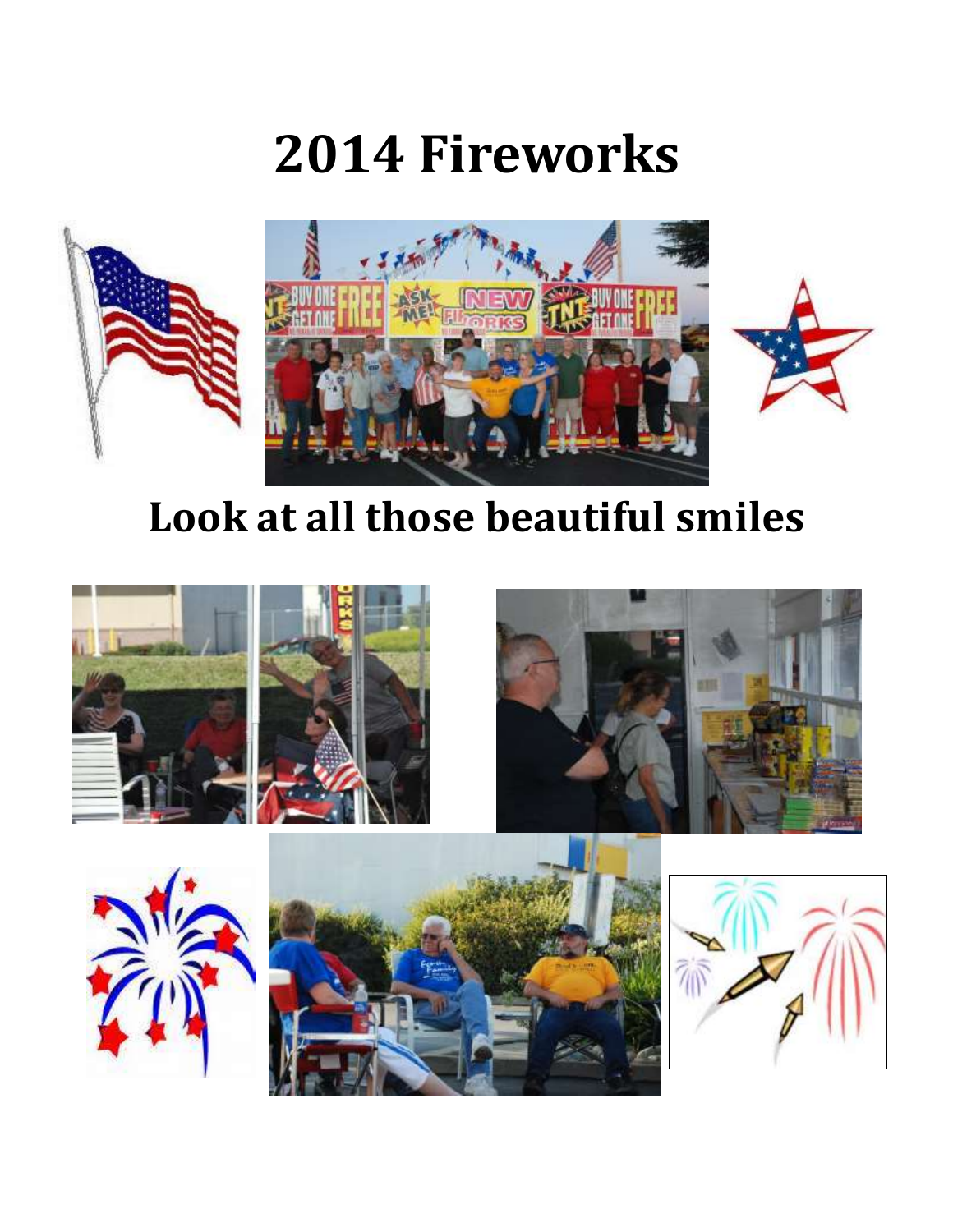

| August 3<br>August 5<br>August 5<br>August 8<br>August 8<br>August 10<br>August 16<br>August 16<br>August 17<br>August 19<br>August 21<br>August 22 | Jerry Carney<br>Elsbeth Whitehurst<br>Jason Havey<br>Irene Boschee<br>Don Schell<br>Linda Duffek<br>Vi Gibson<br>Kay Yakabe<br><b>Albert Minning</b><br>Bertha Dahl<br>Angelo Osako<br>Aiyana Tice |
|-----------------------------------------------------------------------------------------------------------------------------------------------------|----------------------------------------------------------------------------------------------------------------------------------------------------------------------------------------------------|
|                                                                                                                                                     |                                                                                                                                                                                                    |
|                                                                                                                                                     |                                                                                                                                                                                                    |
|                                                                                                                                                     |                                                                                                                                                                                                    |
| August 23<br>August 23                                                                                                                              | Adeline Boschee<br>Zoe Franklin                                                                                                                                                                    |
| August 23<br>August 27                                                                                                                              | <b>Mack Vance</b><br><b>Carolyn Andrews</b>                                                                                                                                                        |
|                                                                                                                                                     |                                                                                                                                                                                                    |



| August 3  | Kelly Boyer for Mom's birthday                                                                    |
|-----------|---------------------------------------------------------------------------------------------------|
| August 10 | Howard Triebwasser for wife Pearl's<br>birthday                                                   |
| August 17 | Joan Mooney in memory of<br>Anniversary;<br>Tracy Etchison in memory of parents<br>Karen and Emmy |
| August 24 |                                                                                                   |



Dear Pastor Hoppman,

Thank you for another season of allowing our Shades of Praise teen choir to rehearse at your church. We continue to be amazed and truly blessed that you open your doors and welcome our teens to meet at your excellent facility. Our young people are also grateful for your generosity. We look forward to seeing you and the kind members of your congregation when rehearsals resume in September.

> Most Gratefully, Eric and Cindy Rainwater



August 31

Our dear friend Nick Manlapig went home to be with his Heavenly Father on June 23. Please keep in prayer his wife Barbara Manlapig, their children and grandchildren as well as their entire family . A Memorial Service was held here at St. Luke's on July 12 which would have been Nick's 90th Birthday.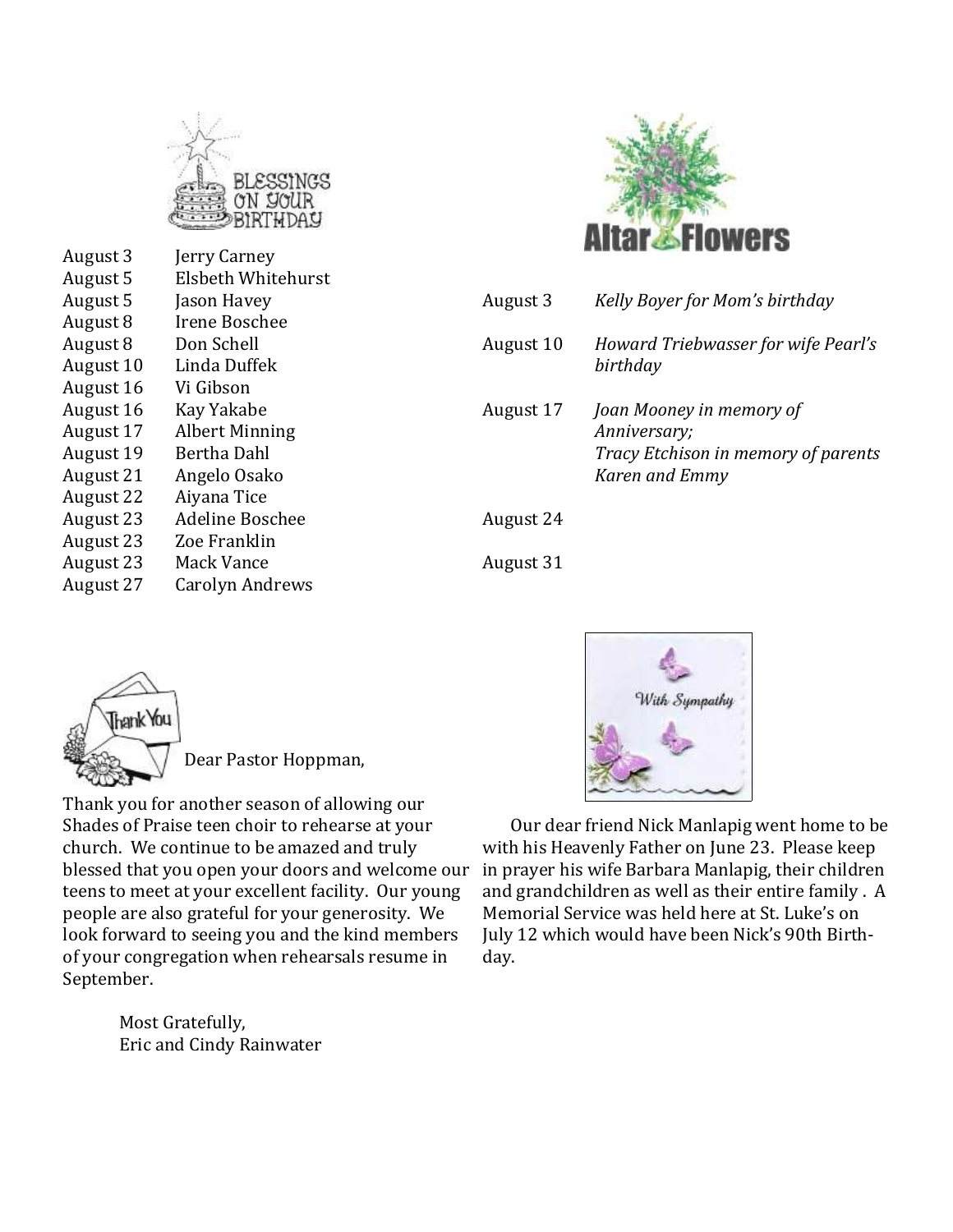# *WORSHIP ASSISTANTS*

|         | <b>Acolytes</b> |          | <b>Psalm Leaders</b> |
|---------|-----------------|----------|----------------------|
| Aug. 3  |                 | Aug. $3$ | Amber Mansfield      |
| Aug. 10 |                 | Aug. 10  | Isabella Basquez     |
| Aug. 17 | Amber Mansfield | Aug. 17  | Elizabeth Wilson     |
| Aug. 24 | Joshua Bell     | Aug. 24  | Sierra Etchison      |
| Aug. 31 | Katy Etchison   | Aug. 31  | Aiyana Tice          |

#### **Altar Care**

| 8:15 AM  | Cheryl Franklin             |
|----------|-----------------------------|
| 10:30 AM | Peggy Moser, Mary F. Harris |

### **Communion Servers**

Peggy Moser, Ken Lentsch and Debi Lentsch

**Counters**

| Aug. $3$ | Nancy Minning, Connie Reule  |
|----------|------------------------------|
| Aug. 10  | Don Schell, Bob Behr         |
| Aug. 17  | Nancy Minning, Connie Reule  |
| Aug. 24  | Holly Hoppman, Marlene Kiser |
| Aug. 31  | Carolyn Andrews, Jack Fenske |
|          | Micki Fenske                 |

| <b>Greeters</b> |  |
|-----------------|--|
|                 |  |

| Aug. 3  | Mack and Carole Vance |
|---------|-----------------------|
| Aug. 10 |                       |
| Aug. 17 |                       |
| Aug. 24 |                       |
| Aug. 31 |                       |

## **Head Ushers**

| 8:15 AM  | Ron Franklin                |
|----------|-----------------------------|
| 10:30 AM | Craig Eckels, Larry Dockter |

### **Prayer Leaders**

| Aug. 3  | <b>Alison Thomas</b> |
|---------|----------------------|
| Aug. 10 | Mary F. Harris       |
| Aug. 17 | Holly Hoppman        |
| Aug. 24 | <b>Bob Behr</b>      |
| Aug. 31 | Samantha Basquez     |
|         |                      |

### **Psalm Leaders**

| Aug. $3$ | Amber Mansfield  |
|----------|------------------|
| Aug. 10  | Isabella Basquez |
| Aug. 17  | Elizabeth Wilson |
| Aug. 24  | Sierra Etchison  |
| Aug. 31  | Aiyana Tice      |

### **Readers 8:15 AM**

| Aug. 3  | Christiana Wilson |
|---------|-------------------|
| Aug. 10 | Kelly Boyer       |
| Aug. 17 | Maribel Herrera   |
| Aug. 24 | Ron Webb          |
| Aug. 31 | Eric Linblade     |
|         |                   |

### **Readers 10:30 AM**

- Aug. 3 Al Moser Aug. 10 Barbara Manlapig Aug. 17 Pat Webb Aug. 24 Samantha Basquez
- Aug. 31 Betty Englund

# **Refreshments**

| Aug. 3  | Ofelia Ojeda                         |
|---------|--------------------------------------|
| Aug. 10 | Pending                              |
| Aug. 17 | Mack and Carole Vance                |
| Aug. 24 | Walt and Pauline Arndt, Joyce Jensen |
| Aug. 31 | Ken and Debi Lentsch                 |
|         |                                      |

# **Visitors Gifts**

| Carolyn Andrews     |
|---------------------|
| Joyce Jensen        |
| Thelma Williams     |
| <b>Carole Vance</b> |
|                     |

Aug. 31 Pauline Arndt

### **Welcome Leaders**

| Aug. 3  | Peggy Moser         |
|---------|---------------------|
| Aug. 10 | Pat Webb            |
| Aug. 17 | <b>Chet Madison</b> |
| Aug. 24 | Carolyn Andrews     |
| Aug. 31 | Pauline Arndt       |
|         |                     |